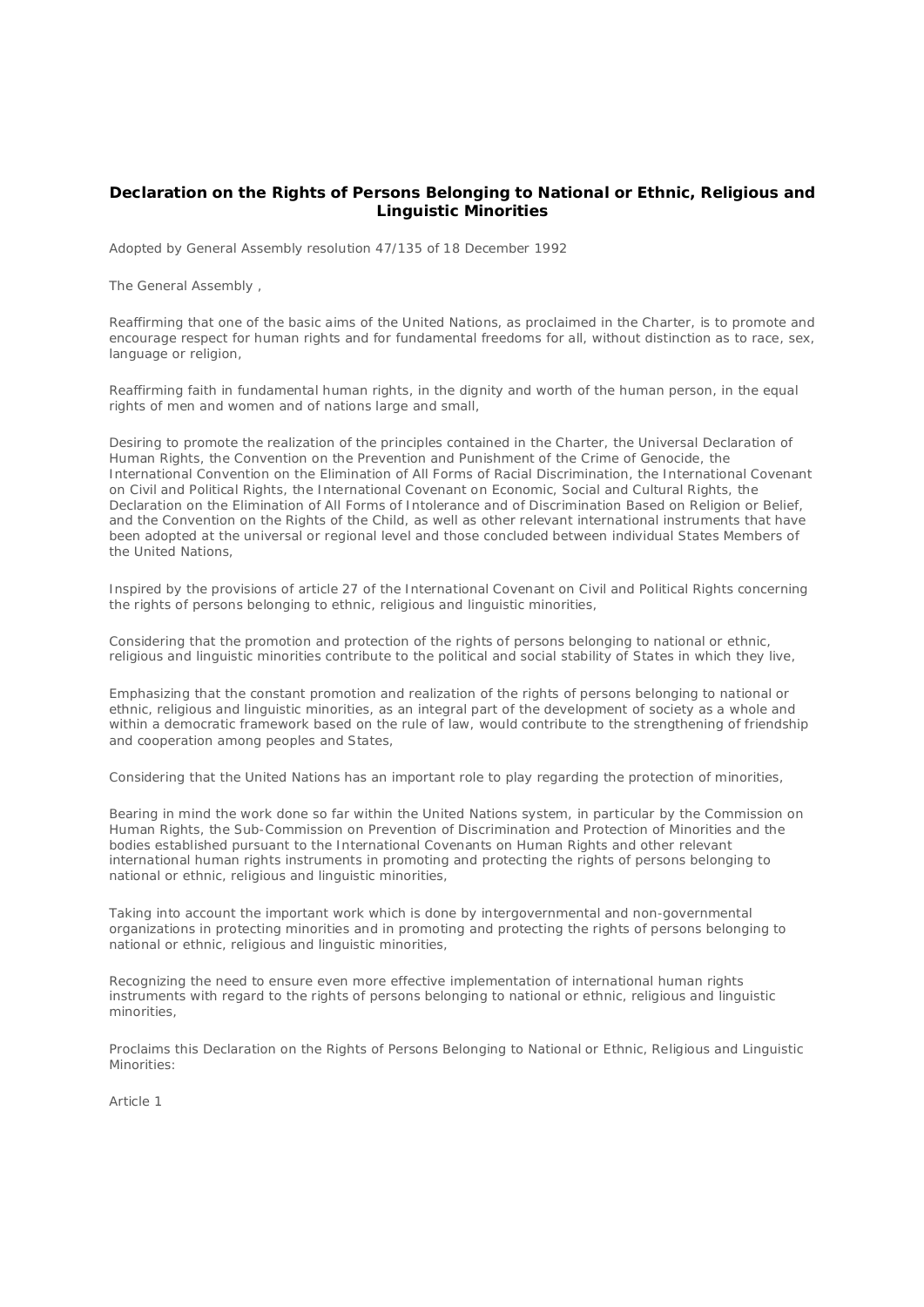1. States shall protect the existence and the national or ethnic, cultural, religious and linguistic identity of minorities within their respective territories and shall encourage conditions for the promotion of that identity.

2. States shall adopt appropriate legislative and other measures to achieve those ends.

#### Article 2

1. Persons belonging to national or ethnic, religious and linguistic minorities (hereinafter referred to as persons belonging to minorities) have the right to enjoy their own culture, to profess and practise their own religion, and to use their own language, in private and in public, freely and without interference or any form of discrimination.

2. Persons belonging to minorities have the right to participate effectively in cultural, religious, social, economic and public life.

3. Persons belonging to minorities have the right to participate effectively in decisions on the national and, where appropriate, regional level concerning the minority to which they belong or the regions in which they live, in a manner not incompatible with national legislation.

4. Persons belonging to minorities have the right to establish and maintain their own associations.

5. Persons belonging to minorities have the right to establish and maintain, without any discrimination, free and peaceful contacts with other members of their group and with persons belonging to other minorities, as well as contacts across frontiers with citizens of other States to whom they are related by national or ethnic, religious or linguistic ties.

#### Article 3

1. Persons belonging to minorities may exercise their rights, including those set forth in the present Declaration, individually as well as in community with other members of their group, without any discrimination.

2. No disadvantage shall result for any person belonging to a minority as the consequence of the exercise or non-exercise of the rights set forth in the present Declaration.

#### Article 4

1. States shall take measures where required to ensure that persons belonging to minorities may exercise fully and effectively all their human rights and fundamental freedoms without any discrimination and in full equality before the law.

2. States shall take measures to create favourable conditions to enable persons belonging to minorities to express their characteristics and to develop their culture, language, religion, traditions and customs, except where specific practices are in violation of national law and contrary to international standards.

3. States should take appropriate measures so that, wherever possible, persons belonging to minorities may have adequate opportunities to learn their mother tongue or to have instruction in their mother tongue.

4. States should, where appropriate, take measures in the field of education, in order to encourage knowledge of the history, traditions, language and culture of the minorities existing within their territory. Persons belonging to minorities should have adequate opportunities to gain knowledge of the society as a whole.

5. States should consider appropriate measures so that persons belonging to minorities may participate fully